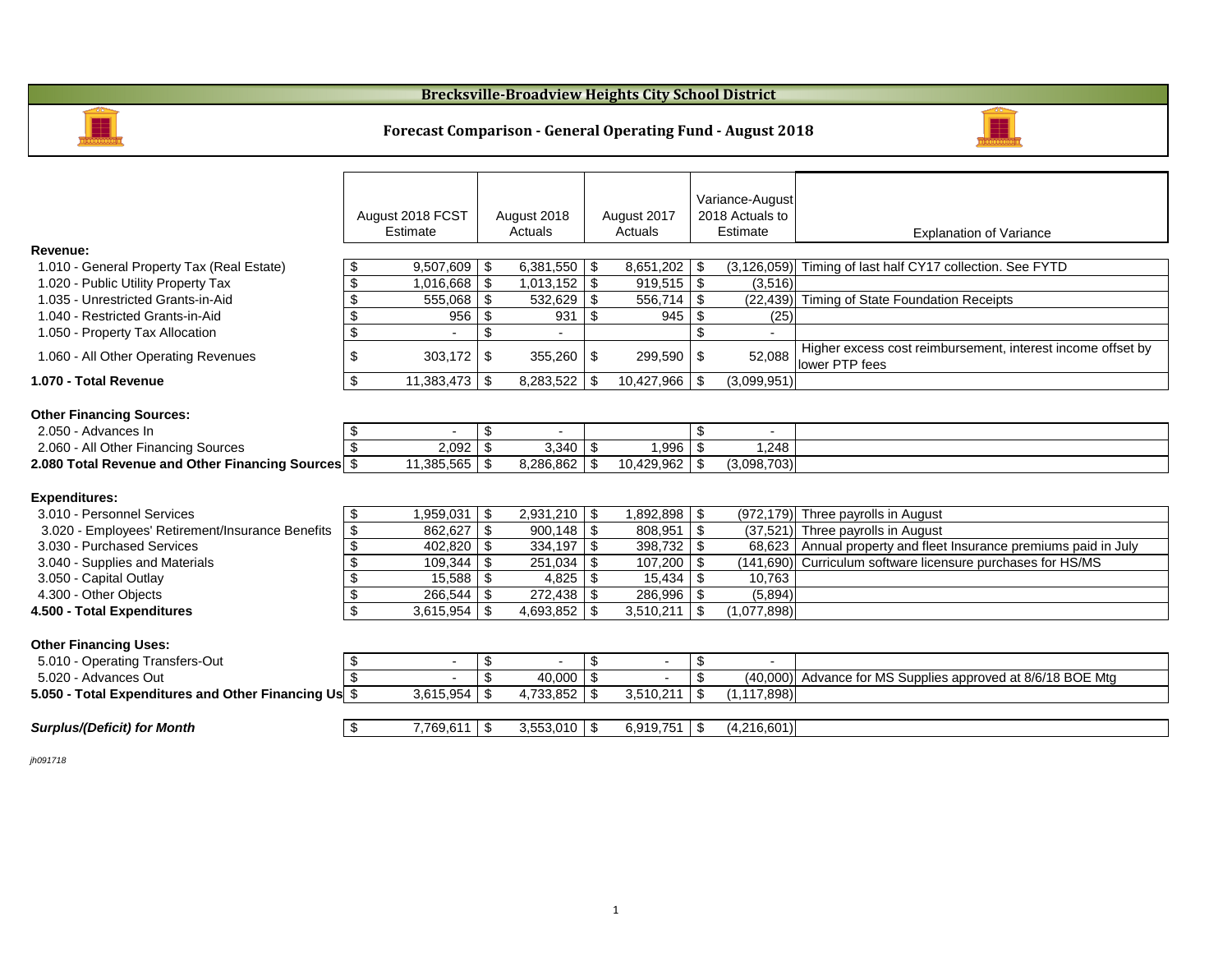|                                                        |                            |                          |                            |                     |                            |                           |                            | Variance-             |                                                      |
|--------------------------------------------------------|----------------------------|--------------------------|----------------------------|---------------------|----------------------------|---------------------------|----------------------------|-----------------------|------------------------------------------------------|
|                                                        |                            |                          |                            |                     |                            |                           |                            | <b>Current FYTD</b>   |                                                      |
|                                                        |                            | <b>Current FYTD FCST</b> |                            | <b>Current FYTD</b> |                            |                           |                            | <b>Actual to FCST</b> |                                                      |
|                                                        |                            | <b>Estimate</b>          |                            | Actuals             |                            | <b>Prior FYTD Actuals</b> |                            | Estimate              | Expla                                                |
| <b>Revenue:</b>                                        |                            |                          |                            |                     |                            |                           |                            |                       |                                                      |
| 1.010 - General Property Tax (Real Estate)             | \$                         | 15,568,555               | \$                         | 15,502,550          | $\boldsymbol{\mathsf{\$}}$ | 14,166,202                | \$                         | (66,005)              | May 2018 property tax ao<br>deposited in September 2 |
| 1.020 - Public Utility Property Tax                    | \$                         | 1,016,668                | \$                         | 1,013,152           | $\mathfrak{P}$             | 919,515                   | \$                         | (3,516)               |                                                      |
| 1.035 - Unrestricted Grants-in-Aid                     | \$                         | 975,492                  | \$                         | 952,587             | $\frac{1}{2}$              | 978,385                   | \$                         | (22, 905)             | <b>Timing of State Foundati</b>                      |
| 1.040 - Restricted Grants-in-Aid                       | \$                         | 1,895                    | \$                         | 1,841               | $\boldsymbol{\mathsf{\$}}$ | 1,907                     | \$                         | (54)                  |                                                      |
| 1.050 - Property Tax Allocation                        | \$                         |                          | \$                         |                     |                            |                           | \$                         |                       |                                                      |
| 1.060 - All Other Operating Revenues                   | $\boldsymbol{\theta}$      | 481,314                  | \$                         | 406,724             | \$                         | 475,627                   | $\boldsymbol{\mathcal{F}}$ | (74, 590)             | <b>Timing of Special Educat</b>                      |
| 1.070 - Total Revenue                                  | $\boldsymbol{\theta}$      | 18,043,924               | \$                         | 17,876,854          | $\mathfrak{P}$             | 16,541,636                | \$                         | (167,070)             |                                                      |
| <b>Other Financing Sources:</b><br>2.050 - Advances In | \$                         | $\overline{\phantom{a}}$ | \$                         | $\blacksquare$      |                            |                           | \$                         |                       |                                                      |
| 2.060 - All Other Financing Sources                    | $\boldsymbol{\mathsf{\$}}$ | 188,271                  | $\boldsymbol{\mathcal{S}}$ | 198,824             | $\boldsymbol{\mathsf{\$}}$ | 179,622                   | $\boldsymbol{\mathsf{\$}}$ | 10,553                |                                                      |
| 2.080 Total Revenue and Other Financing Sources        | $\overline{\mathbf{e}}$    | 18,232,195               | \$                         | 18,075,678          | $\boldsymbol{\mathsf{S}}$  | 16,721,258                | \$                         | (156, 517)            |                                                      |
| <b>Expenditures:</b>                                   |                            |                          |                            |                     |                            |                           |                            |                       |                                                      |
| 3.010 - Personnel Services                             | \$                         | 3,937,284                | $\mathfrak{F}$             | 4,857,404           | $\boldsymbol{\mathsf{\$}}$ | 3,804,369                 | \$                         | (920, 120)            | Three payrolls in August                             |
| 3.020 - Employees' Retirement/Insurance Benefits       | $\boldsymbol{\theta}$      | 1,710,171                | $\boldsymbol{\mathsf{\$}}$ | 1,776,117           | $\boldsymbol{\mathsf{\$}}$ | 1,603,758                 | \$                         | (65, 946)             | Three payrolls in August                             |
| 3.030 - Purchased Services                             | \$                         | 808,733                  | \$                         | 812,967             | $\boldsymbol{\mathsf{S}}$  | 800,525                   | \$                         | (4,234)               |                                                      |
| 3.040 - Supplies and Materials                         | \$                         | 186,143                  | \$                         | 376,059             | $\boldsymbol{\mathsf{\$}}$ | 182,493                   | $\mathfrak{F}$             | (189,916)             | Curriculum software licer                            |
| 3.050 - Capital Outlay                                 | \$                         | 15,860                   | \$                         | 15,123              | $\$\$                      | 15,703                    | $\mathfrak{F}$             | 737                   |                                                      |
| 4.300 - Other Objects                                  | \$                         | 279,369                  | \$                         | 337,200             | $\boldsymbol{\mathsf{\$}}$ | 300,805                   | \$                         |                       | Timing of delinquent prop                            |
|                                                        | $\boldsymbol{\mathsf{\$}}$ |                          |                            | 8,174,870           |                            | 6,707,653                 |                            |                       | $(57,831)$ in liability ins premium                  |
| 4.500 - Total Expenditures                             |                            | 6,937,560                | \$                         |                     | $\boldsymbol{\mathsf{S}}$  |                           | \$                         | (1, 237, 310)         |                                                      |
| <b>Other Financing Uses:</b>                           |                            |                          |                            |                     |                            |                           |                            |                       |                                                      |
| 5.010 - Operating Transfers-Out                        | \$                         |                          |                            |                     |                            |                           | $\boldsymbol{\mathsf{\$}}$ |                       |                                                      |
| 5.020 - Advances Out                                   | $\boldsymbol{\$}$          | 40,363                   |                            | 40,000              | $\boldsymbol{\mathsf{\$}}$ | 40,000                    | \$                         | 363                   |                                                      |
| 5.050 - Total Expenditures and Other Financing Uses    | $\frac{1}{2}$              | 6,977,923                | $\mathfrak{F}$             | 8,214,870           | $\sqrt[6]{3}$              | 6,747,653                 | \$                         | (1,236,947)           |                                                      |
| <b>Surplus/(Deficit) FYTD</b>                          | $\boldsymbol{\mathsf{\$}}$ | 11,254,272               | \$                         | $9,860,808$   \$    |                            | $9,973,605$ \ \ \$        |                            | (1,393,464)           |                                                      |
| jh091718                                               |                            |                          |                            |                     |                            |                           |                            |                       |                                                      |

### **Brecksville-Broadview Heights City School District**



#### **Forecast Comparison - General Operating Fund - August to August 2018**



#### Explanation of Variance

ty tax advance equal to \$443k for FY19 will be  $\frac{3}{2}$ ember 2018

Foundation Receipts

### 1.060 Education Revenues (\$137k less in July)

are licensure purchases for HS/MS

ent property tax collection fees and increase in liability in the premium of the premium of the premium of the premium of the premium of the premium of the <br>Institution of the premium of the premium of the premium of the premium of the premium of the premium of the p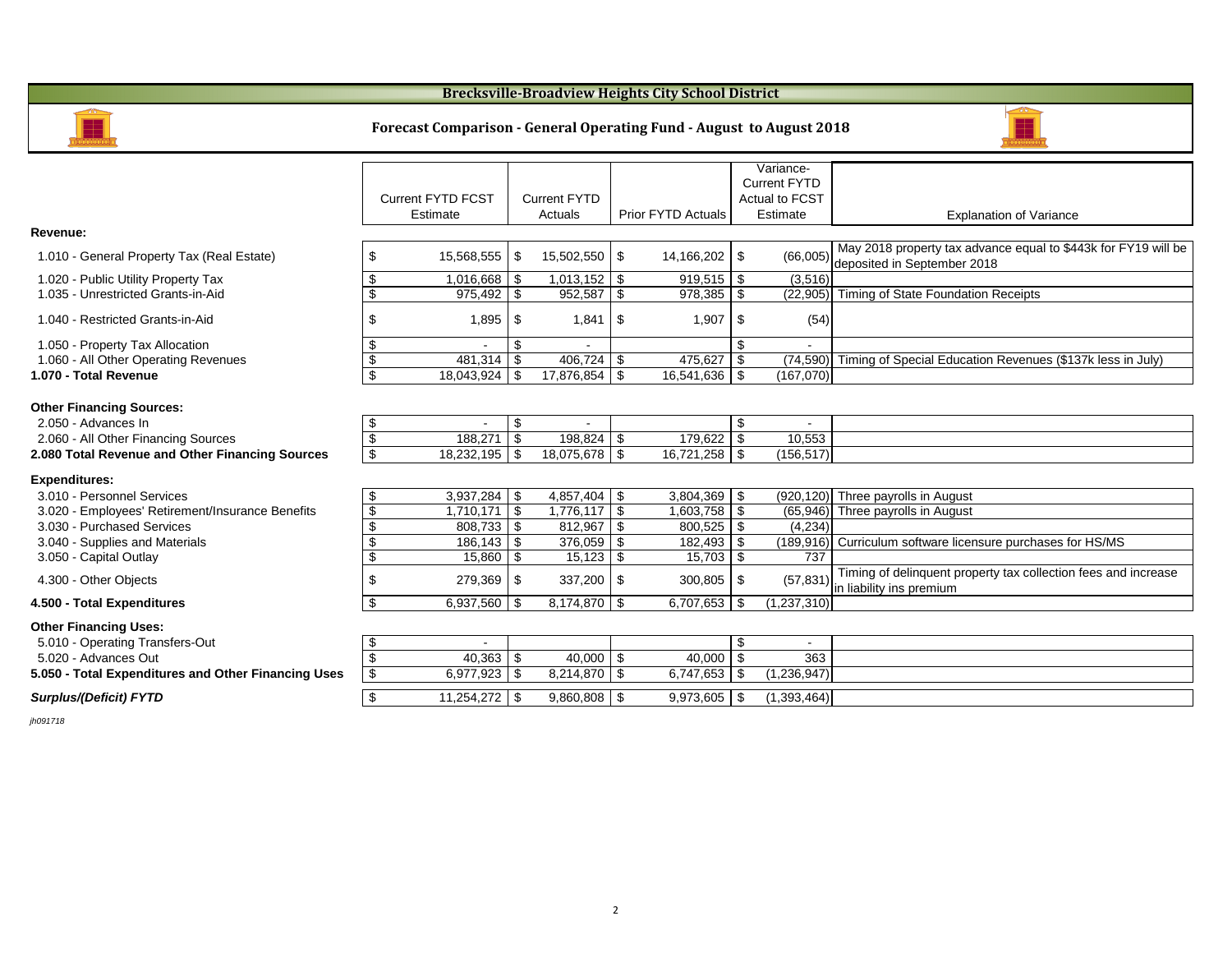| <b>Brecksville-Broadview Heights City School District</b> |                                                                                                |                             |          |                       |                    |                                          |                                      |                                 |                    |                         |  |
|-----------------------------------------------------------|------------------------------------------------------------------------------------------------|-----------------------------|----------|-----------------------|--------------------|------------------------------------------|--------------------------------------|---------------------------------|--------------------|-------------------------|--|
|                                                           | <b>Revenue Analysis Report - General Operating Fund Only - FY19</b>                            |                             |          |                       |                    |                                          |                                      |                                 |                    |                         |  |
|                                                           |                                                                                                | <b>Local Revenue</b>        |          |                       | Federal            |                                          | <b>State Revenue</b>                 |                                 |                    |                         |  |
| 2018-2019                                                 | <b>Taxes</b><br>Real<br><b>Estate</b>                                                          | Personal<br><b>Property</b> | Interest | <b>Other</b><br>Local | <b>OH Medicaid</b> | <b>Unrestricted</b><br>Grants-<br>in-Aid | <b>Property</b><br>Tax<br>Allocation | Restricted<br>Grants-<br>in-Aid | Non-<br>Operating* | <b>Total</b><br>Revenue |  |
| July                                                      | 9,121,000                                                                                      |                             | 28,143   | 17,121                | 6,200              | 419,958                                  |                                      | 910                             | 195,484            | 9,788,816               |  |
| <b>August</b>                                             | 6,381,550                                                                                      | 1,013,152                   | 39,026   | 314,550               | 1,684              | 532,629                                  |                                      | 931                             | 3,340              | 8,286,862               |  |
| <b>September</b>                                          |                                                                                                |                             |          |                       |                    |                                          |                                      |                                 |                    |                         |  |
| <b>October</b>                                            |                                                                                                |                             |          |                       |                    |                                          |                                      |                                 |                    |                         |  |
| <b>November</b>                                           |                                                                                                |                             |          |                       |                    |                                          |                                      |                                 |                    |                         |  |
| <b>December</b>                                           |                                                                                                |                             |          |                       |                    |                                          |                                      |                                 |                    |                         |  |
| <b>January</b>                                            |                                                                                                |                             |          |                       |                    |                                          |                                      |                                 |                    |                         |  |
| <b>February</b>                                           |                                                                                                |                             |          |                       |                    |                                          |                                      |                                 |                    |                         |  |
| <b>March</b>                                              |                                                                                                |                             |          |                       |                    |                                          |                                      |                                 |                    |                         |  |
| <b>May</b>                                                |                                                                                                |                             |          |                       |                    |                                          |                                      |                                 |                    |                         |  |
| <b>May</b>                                                |                                                                                                |                             |          |                       |                    |                                          |                                      |                                 |                    |                         |  |
| June                                                      |                                                                                                |                             |          |                       |                    |                                          |                                      |                                 |                    |                         |  |
| <b>Totals</b>                                             | \$15,502,550                                                                                   | \$1,013,152                 | \$67,169 | \$331,671             | \$7,884            | \$952,587                                | \$0                                  | \$1,841                         | \$198,824          | \$18,075,678            |  |
| % of Total                                                | 85.76%                                                                                         | 5.61%                       | 0.37%    | 1.83%                 | 0.04%              | 5.27%                                    | $0.00\%$                             | 0.01%                           | 1.10%              |                         |  |
|                                                           | *Non-Operating Revenue includes advances in, and refund of prior year expenditures (i.e. BWC). |                             |          |                       |                    |                                          |                                      |                                 |                    | jh081918                |  |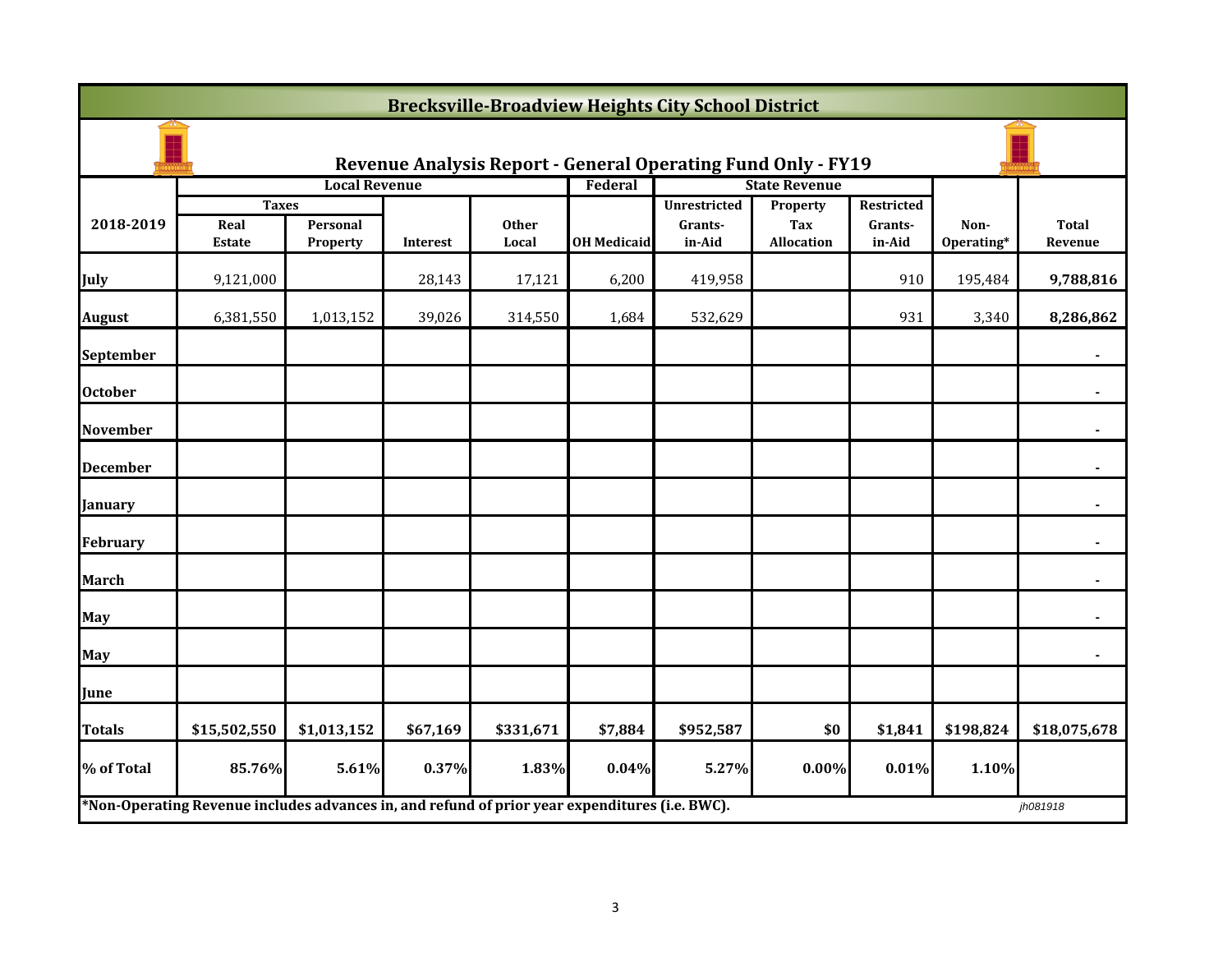|               | <b>Brecksville-Broadview Heights City School District</b>                                                                 |                 |                 |                 |           |              |                    |                                 |  |  |  |
|---------------|---------------------------------------------------------------------------------------------------------------------------|-----------------|-----------------|-----------------|-----------|--------------|--------------------|---------------------------------|--|--|--|
|               | <b>Expenditure Analysis Report - General Operating Fund - FY19</b>                                                        |                 |                 |                 |           |              |                    |                                 |  |  |  |
| 2018-19       | <b>Salaries</b>                                                                                                           | <b>Benefits</b> | <b>Services</b> | <b>Supplies</b> | Equipment | <b>Other</b> | Non-<br>Operating* | <b>Total</b><br><b>Expenses</b> |  |  |  |
| July          | 1,926,194                                                                                                                 | 875,969         | 478,770         | 125,025         | 10,298    | 64,762       | $\blacksquare$     | 3,481,018                       |  |  |  |
| August        | 2,931,210                                                                                                                 | 900,148         | 334,197         | 251,034         | 4,825     | 272,438      | 40,000             | 4,733,852                       |  |  |  |
| September     |                                                                                                                           |                 |                 |                 |           |              |                    | $\blacksquare$                  |  |  |  |
| October       |                                                                                                                           |                 |                 |                 |           |              |                    |                                 |  |  |  |
| November      |                                                                                                                           |                 |                 |                 |           |              |                    | $\blacksquare$                  |  |  |  |
| December      |                                                                                                                           |                 |                 |                 |           |              |                    | $\blacksquare$                  |  |  |  |
| January       |                                                                                                                           |                 |                 |                 |           |              |                    | $\blacksquare$                  |  |  |  |
| February      |                                                                                                                           |                 |                 |                 |           |              |                    | $\blacksquare$                  |  |  |  |
| March         |                                                                                                                           |                 |                 |                 |           |              |                    |                                 |  |  |  |
| April         |                                                                                                                           |                 |                 |                 |           |              |                    |                                 |  |  |  |
| May           |                                                                                                                           |                 |                 |                 |           |              |                    |                                 |  |  |  |
| June          |                                                                                                                           |                 |                 |                 |           |              |                    | ٠                               |  |  |  |
| <b>TOTALS</b> | \$4,857,404                                                                                                               | \$1,776,117     | \$812,967       | \$376,059       | \$15,123  | \$337,200    | \$40,000           | \$8,214,870                     |  |  |  |
| % of Total    | 59.13%                                                                                                                    | 21.62%          | 9.90%           | 4.58%           | 0.18%     | 4.10%        | 0.49%              |                                 |  |  |  |
|               | *Non-Operating expenses include advances and transfers out.<br>Operating Fund includes General Fund (001) only for FY2018 |                 |                 |                 |           |              |                    | jh081918                        |  |  |  |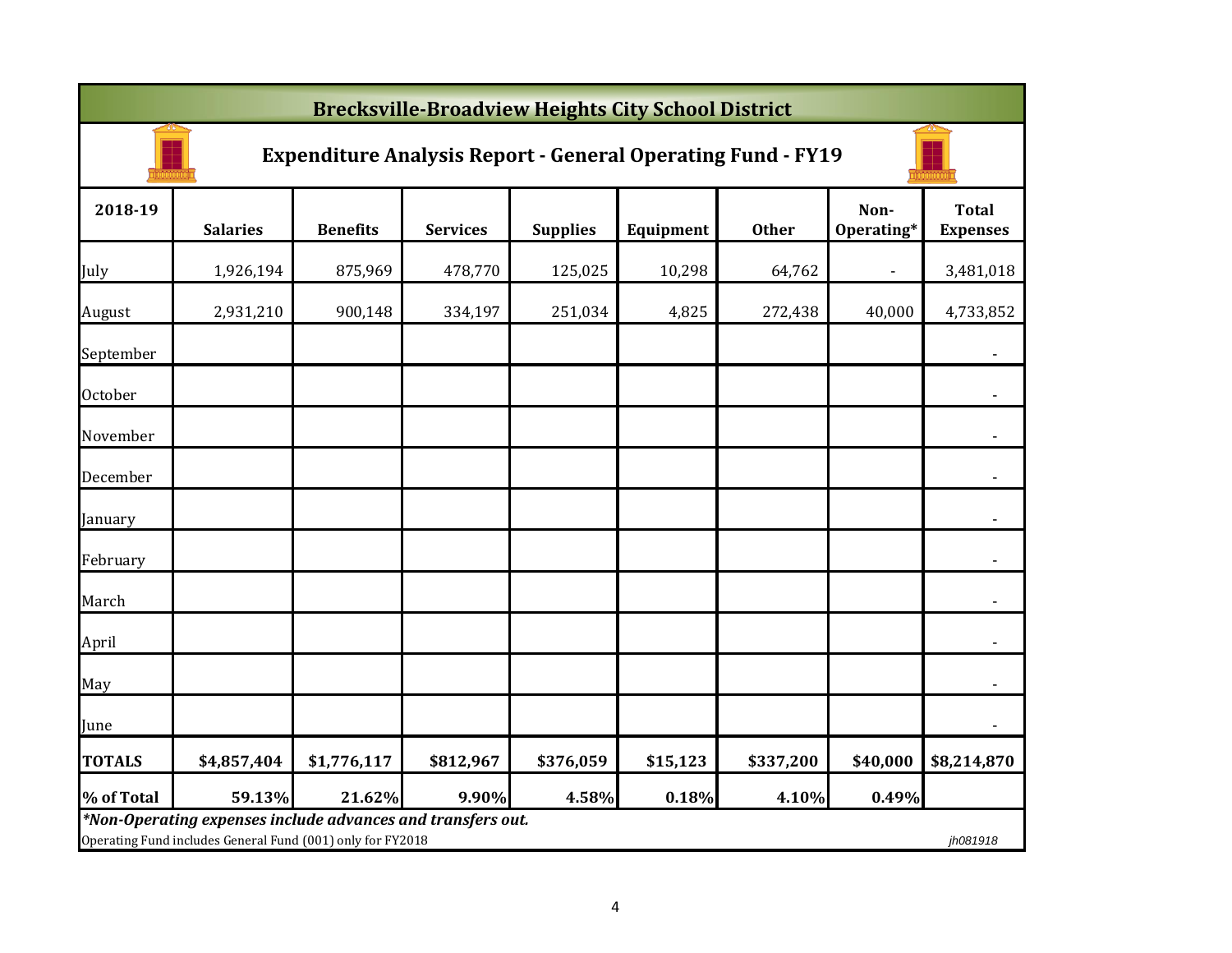# **Brecksville-Broadview Heights City School District**



August, 2018 **FINSUMM** Financial Summary

*jh091618*

|     | "where fine education is a heritage"    |                  |                 |                     |                     |                     |                 |                     |                     |  |  |
|-----|-----------------------------------------|------------------|-----------------|---------------------|---------------------|---------------------|-----------------|---------------------|---------------------|--|--|
|     |                                         | <b>Beginning</b> | <b>Monthly</b>  | <b>Fiscal Year</b>  | <b>Monthly</b>      | <b>Fiscal Year</b>  | <b>Current</b>  |                     | <b>Unencumbered</b> |  |  |
|     | <b>Fund Fund Name</b>                   | <b>Balance</b>   | <b>Receipts</b> | <b>To Date</b>      | <b>Expenditures</b> | <b>To Date</b>      | <b>Fund</b>     | <b>Current</b>      | Fund                |  |  |
|     |                                         | 7/1/2018         |                 | <b>Receipts</b>     |                     | <b>Expenditures</b> | <b>Balance</b>  | <b>Encumbrances</b> | <b>Balance</b>      |  |  |
| 001 | <b>General Fund</b>                     | \$15,646,446.76  | \$8,286,861.74  | \$<br>18,075,677.30 | \$4,733,851.92      | \$8,214,870.64      | \$25,507,253.42 | \$3,751,353.42      | \$21,755,900.00     |  |  |
| 002 | <b>Bond Retirement</b>                  | \$4,140,723.32   | \$386,913.19    | \$<br>930,913.19    | \$0.00              | \$0.00              | 5,071,636.51    | \$0.00              | 5,071,636.51        |  |  |
| 003 | Permanent Improvement                   | \$1,736,013.13   | \$277,311.97    | \$662,311.97        | \$352,464.88        | \$765,621.56        | 1,632,703.54    | \$560,640.46        | 1,072,063.08        |  |  |
| 004 | <b>Building Fund</b>                    | \$196,453.36     | \$0.00          | \$0.00              | \$0.00              | \$0.00              | 196,453.36      | \$0.00              | 196,453.36          |  |  |
| 006 | Food Service                            | \$320,608.85     | \$115,223.92    | \$115,556.80        | \$79,750.33         | \$121,053.58        | 315,112.07      | \$478,100.53        | (162,988.46)        |  |  |
| 007 | <b>Special Trust</b>                    | \$89,942.42      | \$31,753.14     | \$31,766.91         | \$131.61            | \$61,906.61         | 59,802.72       | \$2,628.39          | 57,174.33           |  |  |
| 009 | <b>Uniform Supplies</b>                 | \$207,556.05     | \$60,837.50     | \$61,369.88         | \$67,273.22         | \$69,699.59         | 199,226.34      | \$67,855.25         | 131,371.09          |  |  |
| 014 | Rotary - Internal Services              | \$125,248.71     | \$11,448.50     | \$11,543.50         | \$15,040.59         | \$18,124.96         | 118,667.25      | \$41,943.42         | 76,723.83           |  |  |
| 018 | Public School Support                   | \$159,662.29     | \$8,334.89      | \$8,577.68          | \$4,606.41          | \$5,103.51          | 163,136.46      | \$33,896.94         | 129,239.52          |  |  |
| 019 | Other Grants                            | \$193,341.82     | \$0.00          | \$9,207.29          | \$9,878.72          | \$14,028.87         | 188,520.24      | \$9,128.09          | 179,392.15          |  |  |
| 020 | Child Care Fund                         | \$345,931.95     | \$55,416.20     | \$101,550.84        | \$64,666.21         | \$98,792.39         | 348,690.40      | \$9,888.69          | 338,801.71          |  |  |
| 022 | <b>Unclaimed Funds</b>                  | \$461,000.00     | \$0.00          | \$0.00              | \$0.00              | \$0.00              | 461,000.00      | \$0.00              | 461,000.00          |  |  |
| 200 | <b>Student Managed Funds</b>            | \$151,917.32     | \$7,092.25      | \$9,423.60          | \$10,673.37         | \$16,950.32         | 144,390.60      | \$62,389.39         | 82,001.21           |  |  |
| 300 | <b>District Managed Funds</b>           | \$223,078.64     | \$62,172.84     | \$68,981.04         | \$28,342.33         | \$50,974.75         | 241,084.93      | \$130,107.62        | 110,977.31          |  |  |
| 401 | <b>Auxiliary Services</b>               | \$9,741.70       | \$37,243.51     | \$37,252.24         | \$208.33            | \$497.16            | 46,496.78       | \$3,370.32          | 43,126.46           |  |  |
| 451 | OneNet (Data Communication)             | \$0.00           | \$0.00          | \$0.00              | \$0.00              | \$0.00              | 0.00            | \$0.00              | b                   |  |  |
| 499 | Miscellaneous State Grants              | \$6,723.89       | \$39,800.00     | \$39,800.00         | \$6,566.48          | \$13,582.84         | 32,941.05       | \$4,415.00          | 28,526.05           |  |  |
| 516 | <b>IDEA-B</b>                           | \$95,189.23      | \$0.00          | \$0.00              | \$18,367.00         | \$63,215.24         | 31,973.99       | \$538,867.14        | (506, 893.15)       |  |  |
| 551 | Title III - Limited English Proficiency | \$0.00           | \$0.00          | \$3,182.79          | \$0.00              | \$0.00              | 3,182.79        | \$0.00              | 3,182.79            |  |  |
| 572 | Title I - Disadvantaged Children        | \$39,204.09      | \$0.00          | \$0.00              | \$319.34            | \$319.34            | 38,884.75       | \$5,024.77          | 33,859.98           |  |  |
| 587 | Preschool                               | \$0.00           | \$0.00          | \$0.00              | \$0.00              | \$0.00              | 0.00            | \$0.00              | 0.00                |  |  |
| 590 | Title II-A - Improving Teacher Quality  | \$1,025.85       | \$0.00          | \$0.00              | \$0.00              | \$0.00              | 1,025.85        | \$600.00            | 425.85              |  |  |
| 599 | Miscellaneous Federal Grants            | \$14,920.79      | \$0.00          | \$0.00              | \$16,233.66         | \$23,128.57         | (8, 207.78)     | \$11,098.79         | (19, 306.57)        |  |  |
|     |                                         |                  |                 |                     |                     |                     |                 |                     |                     |  |  |
|     | <b>Grand Totals (ALL Funds)</b>         | \$24,164,730.17  | \$9,380,409.65  | \$20,167,115.03     | \$5,408,374.40      | \$9,537,869.93      | \$34,793,975.27 | \$5,711,308.22      | \$29,082,667.05     |  |  |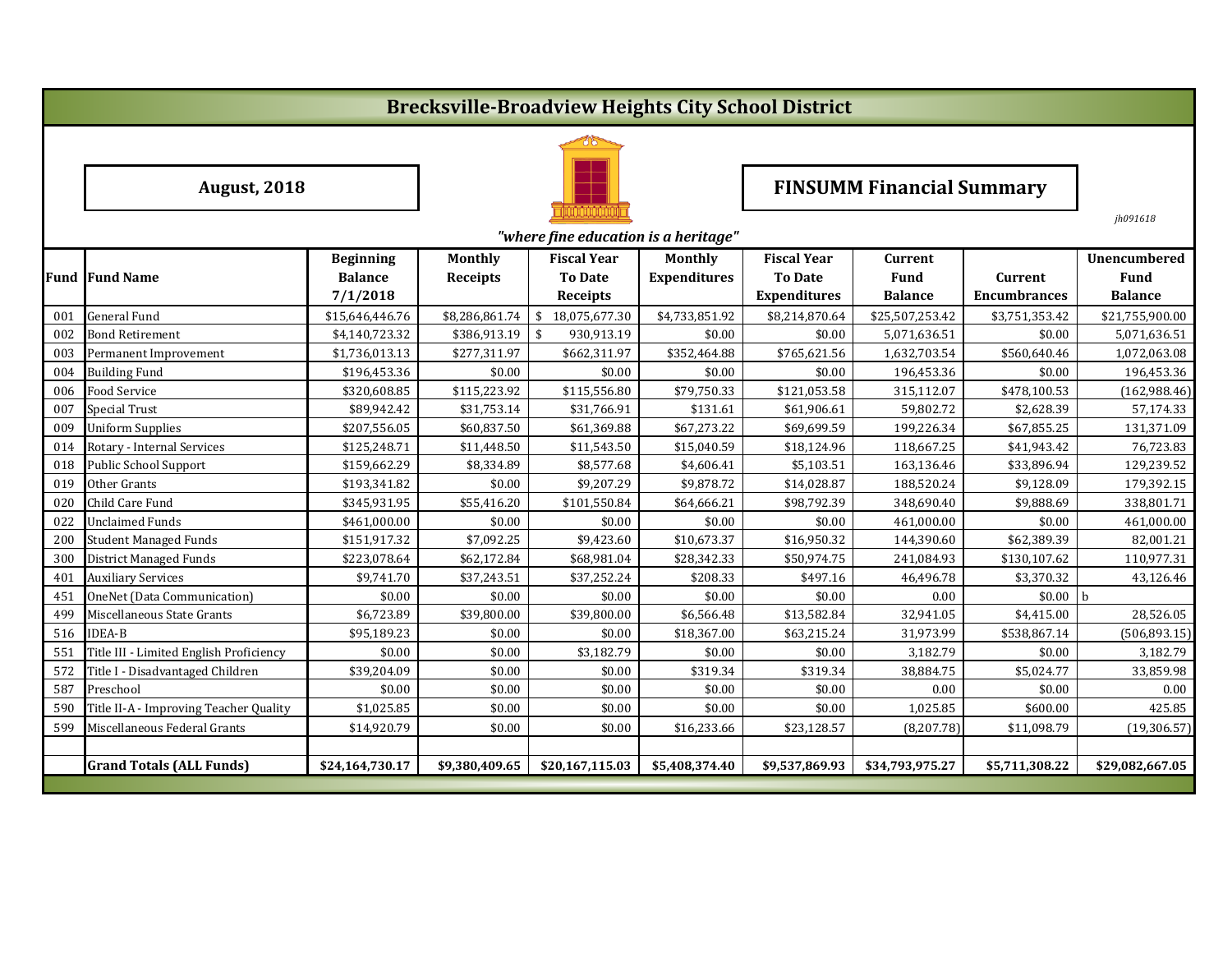## *Brecksville-Broadview Heights Board of Education*

## *Record of Advances for 2018/2019*



|                 |                                     |             |                | INITIAL ADVANCE INFORMATION |               | <b>ADVANCE RETURN</b> |               |  |  |  |
|-----------------|-------------------------------------|-------------|----------------|-----------------------------|---------------|-----------------------|---------------|--|--|--|
| <b>Date</b>     | <b>Board</b>                        | <b>FROM</b> | T <sub>0</sub> | <b>Fund</b>                 |               | <b>Date</b>           |               |  |  |  |
| <b>Approved</b> | <b>Resolution</b>                   | <b>Fund</b> | <b>Fund</b>    | <b>Name</b>                 | <b>Amount</b> | <b>Returned</b>       | <b>Amount</b> |  |  |  |
| 8/6/2018        |                                     | 001         | 009            | Uniform School              | \$40,000.00   |                       |               |  |  |  |
|                 |                                     |             |                | Supplies - MS               |               |                       |               |  |  |  |
|                 |                                     |             |                |                             |               |                       |               |  |  |  |
|                 |                                     |             |                |                             |               |                       |               |  |  |  |
|                 |                                     |             |                |                             |               |                       |               |  |  |  |
|                 |                                     |             |                |                             |               |                       |               |  |  |  |
|                 |                                     |             |                |                             |               |                       |               |  |  |  |
|                 | <b>TOTAL Advances for 2017-2018</b> | \$40,000.00 |                | \$0.00                      |               |                       |               |  |  |  |
|                 | <b>Advances Outstanding</b>         |             |                | \$40,000.00                 |               |                       |               |  |  |  |
| jh061218        |                                     |             |                |                             |               |                       |               |  |  |  |
|                 |                                     |             |                |                             |               |                       |               |  |  |  |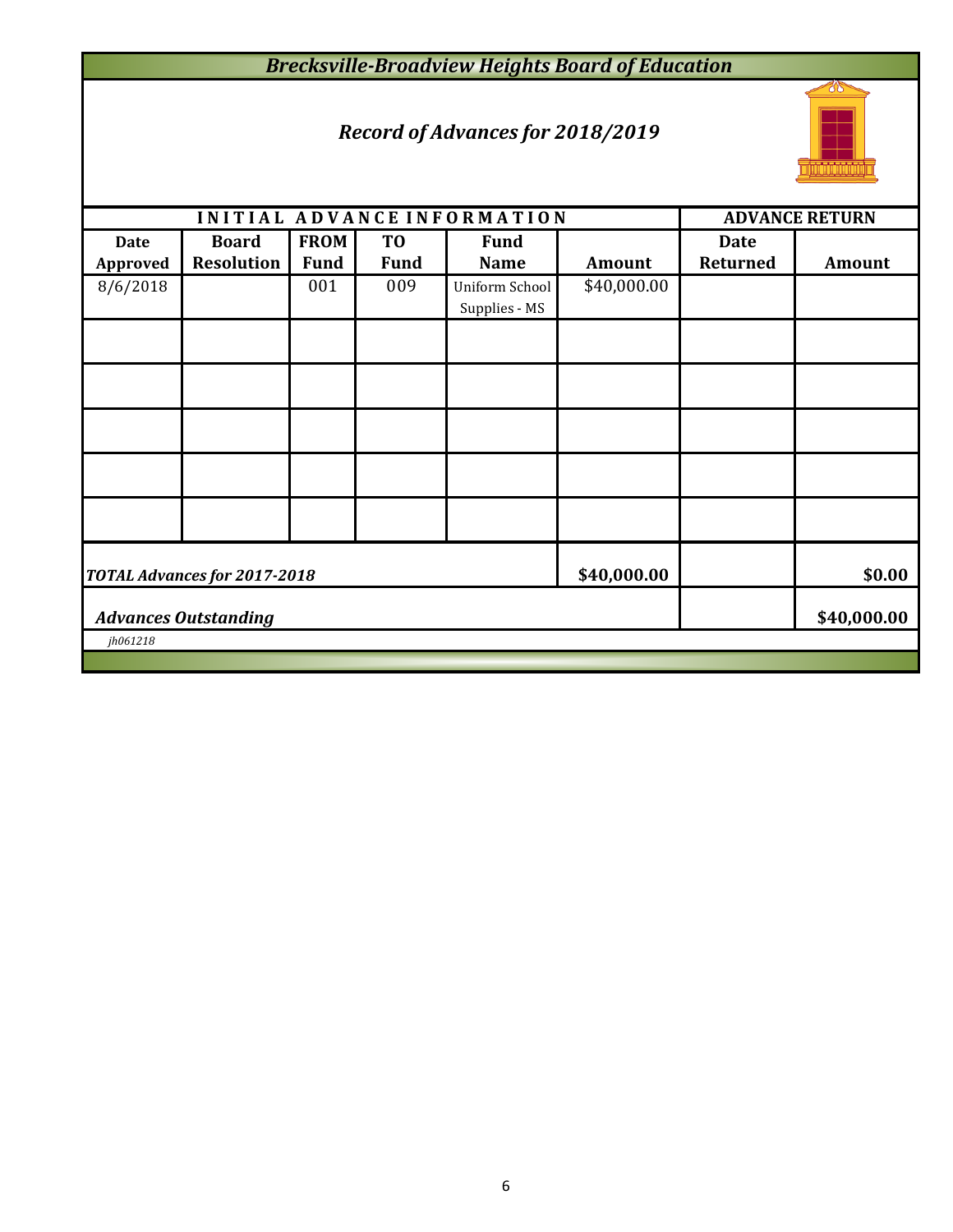## *Brecksville-Broadview Heights Board of Education*



# *Approved Funds for 2017/2018*



| <b>Non-Public</b><br><b>Authorized</b><br><b>Monthly</b><br><b>Amount</b><br><b>Fund</b><br><b>Authorized</b><br><b>Amount</b><br><b>Description</b><br><b>Received</b><br><b>Amount</b><br><b>Received</b><br>Project-To-Date<br>Amount<br><b>State Grants</b><br>451/9018 Network Connectivity Subsidy 9018<br>\$0.00<br>\$0.00<br>\$10,800.00<br>\$10,800.00<br><b>Auxiliary Services</b><br>\$158,602.00<br>\$35,853.29<br>401/9018 Assumption<br>\$0.00<br>\$148,303.96<br>401/9218 South Suburban Montessori (cancelled 12/17)<br>\$63,000.00<br>\$0.00<br>\$18,767.05<br>\$0.00<br>401/9118 Lawrence School (cancelled beginning FY18)<br>\$0.00<br>\$0.00<br>\$36,191.00<br>\$0.00<br><b>CAPA</b><br><b>Ohio Dept. of Health Tobacco Use Prevention</b><br>\$80,000.00<br>\$0.00<br>\$8,920.68<br>\$96,313.12<br>and Cessation<br><b>Total State Funds</b><br>\$348,593.00<br>\$0.00<br>\$35,853.29<br>\$274,184.13<br><b>Federal Grants</b><br>516/9018 IDEA-B Special Education FY18<br>\$0.00<br>\$779,949.26<br>\$0.00<br>\$770,823.32<br>551/9018 Title III Limited English Proficiency FY18<br>\$25,160.37<br>\$0.00<br>\$0.00<br>\$25,160.37<br>551/9118 Title III immigrant (new in FY18)<br>\$3,182.79<br>\$3,182.79<br>\$0.00<br>\$0.00<br>572/9018 Title I FY18<br>\$0.00<br>\$0.00<br>\$273,463.39<br>\$271,916.00<br>587/9018 Preschool Special Education FY18<br>\$18,755.02<br>\$0.00<br>\$0.00<br>\$18,755.02<br>590/9018 Title II-A Improving Teacher Quality FY18<br>\$76,458.05<br>\$0.00<br>\$0.00<br>\$73,448.50<br>\$4,555.71<br>599/9118 Title IV-A Student Supp/Academic Enrich (new FY18)<br>\$10,000.00<br>\$0.00<br>\$0.00<br>599/9018 CAPA Drug-Free Communities FY18<br>\$137,194.21<br>\$0.00<br>\$0.00<br>\$63,978.31<br><b>Total Federal Funds</b><br>\$1,324,163.09<br>\$1,231,820.02<br>\$0.00<br>\$0.00 |          | This report is a listing of all grant funds authorized and received throughout the 2017/2018 fiscal year. |  |  |  |  |  |  |  |  |
|----------------------------------------------------------------------------------------------------------------------------------------------------------------------------------------------------------------------------------------------------------------------------------------------------------------------------------------------------------------------------------------------------------------------------------------------------------------------------------------------------------------------------------------------------------------------------------------------------------------------------------------------------------------------------------------------------------------------------------------------------------------------------------------------------------------------------------------------------------------------------------------------------------------------------------------------------------------------------------------------------------------------------------------------------------------------------------------------------------------------------------------------------------------------------------------------------------------------------------------------------------------------------------------------------------------------------------------------------------------------------------------------------------------------------------------------------------------------------------------------------------------------------------------------------------------------------------------------------------------------------------------------------------------------------------------------------------------------------------------------------------------------------------------------------------------------------------------------------|----------|-----------------------------------------------------------------------------------------------------------|--|--|--|--|--|--|--|--|
|                                                                                                                                                                                                                                                                                                                                                                                                                                                                                                                                                                                                                                                                                                                                                                                                                                                                                                                                                                                                                                                                                                                                                                                                                                                                                                                                                                                                                                                                                                                                                                                                                                                                                                                                                                                                                                                    |          |                                                                                                           |  |  |  |  |  |  |  |  |
|                                                                                                                                                                                                                                                                                                                                                                                                                                                                                                                                                                                                                                                                                                                                                                                                                                                                                                                                                                                                                                                                                                                                                                                                                                                                                                                                                                                                                                                                                                                                                                                                                                                                                                                                                                                                                                                    |          |                                                                                                           |  |  |  |  |  |  |  |  |
|                                                                                                                                                                                                                                                                                                                                                                                                                                                                                                                                                                                                                                                                                                                                                                                                                                                                                                                                                                                                                                                                                                                                                                                                                                                                                                                                                                                                                                                                                                                                                                                                                                                                                                                                                                                                                                                    |          |                                                                                                           |  |  |  |  |  |  |  |  |
|                                                                                                                                                                                                                                                                                                                                                                                                                                                                                                                                                                                                                                                                                                                                                                                                                                                                                                                                                                                                                                                                                                                                                                                                                                                                                                                                                                                                                                                                                                                                                                                                                                                                                                                                                                                                                                                    |          |                                                                                                           |  |  |  |  |  |  |  |  |
|                                                                                                                                                                                                                                                                                                                                                                                                                                                                                                                                                                                                                                                                                                                                                                                                                                                                                                                                                                                                                                                                                                                                                                                                                                                                                                                                                                                                                                                                                                                                                                                                                                                                                                                                                                                                                                                    |          |                                                                                                           |  |  |  |  |  |  |  |  |
|                                                                                                                                                                                                                                                                                                                                                                                                                                                                                                                                                                                                                                                                                                                                                                                                                                                                                                                                                                                                                                                                                                                                                                                                                                                                                                                                                                                                                                                                                                                                                                                                                                                                                                                                                                                                                                                    |          |                                                                                                           |  |  |  |  |  |  |  |  |
|                                                                                                                                                                                                                                                                                                                                                                                                                                                                                                                                                                                                                                                                                                                                                                                                                                                                                                                                                                                                                                                                                                                                                                                                                                                                                                                                                                                                                                                                                                                                                                                                                                                                                                                                                                                                                                                    |          |                                                                                                           |  |  |  |  |  |  |  |  |
|                                                                                                                                                                                                                                                                                                                                                                                                                                                                                                                                                                                                                                                                                                                                                                                                                                                                                                                                                                                                                                                                                                                                                                                                                                                                                                                                                                                                                                                                                                                                                                                                                                                                                                                                                                                                                                                    |          |                                                                                                           |  |  |  |  |  |  |  |  |
|                                                                                                                                                                                                                                                                                                                                                                                                                                                                                                                                                                                                                                                                                                                                                                                                                                                                                                                                                                                                                                                                                                                                                                                                                                                                                                                                                                                                                                                                                                                                                                                                                                                                                                                                                                                                                                                    |          |                                                                                                           |  |  |  |  |  |  |  |  |
|                                                                                                                                                                                                                                                                                                                                                                                                                                                                                                                                                                                                                                                                                                                                                                                                                                                                                                                                                                                                                                                                                                                                                                                                                                                                                                                                                                                                                                                                                                                                                                                                                                                                                                                                                                                                                                                    | 499/9118 |                                                                                                           |  |  |  |  |  |  |  |  |
|                                                                                                                                                                                                                                                                                                                                                                                                                                                                                                                                                                                                                                                                                                                                                                                                                                                                                                                                                                                                                                                                                                                                                                                                                                                                                                                                                                                                                                                                                                                                                                                                                                                                                                                                                                                                                                                    |          |                                                                                                           |  |  |  |  |  |  |  |  |
|                                                                                                                                                                                                                                                                                                                                                                                                                                                                                                                                                                                                                                                                                                                                                                                                                                                                                                                                                                                                                                                                                                                                                                                                                                                                                                                                                                                                                                                                                                                                                                                                                                                                                                                                                                                                                                                    |          |                                                                                                           |  |  |  |  |  |  |  |  |
|                                                                                                                                                                                                                                                                                                                                                                                                                                                                                                                                                                                                                                                                                                                                                                                                                                                                                                                                                                                                                                                                                                                                                                                                                                                                                                                                                                                                                                                                                                                                                                                                                                                                                                                                                                                                                                                    |          |                                                                                                           |  |  |  |  |  |  |  |  |
|                                                                                                                                                                                                                                                                                                                                                                                                                                                                                                                                                                                                                                                                                                                                                                                                                                                                                                                                                                                                                                                                                                                                                                                                                                                                                                                                                                                                                                                                                                                                                                                                                                                                                                                                                                                                                                                    |          |                                                                                                           |  |  |  |  |  |  |  |  |
|                                                                                                                                                                                                                                                                                                                                                                                                                                                                                                                                                                                                                                                                                                                                                                                                                                                                                                                                                                                                                                                                                                                                                                                                                                                                                                                                                                                                                                                                                                                                                                                                                                                                                                                                                                                                                                                    |          |                                                                                                           |  |  |  |  |  |  |  |  |
|                                                                                                                                                                                                                                                                                                                                                                                                                                                                                                                                                                                                                                                                                                                                                                                                                                                                                                                                                                                                                                                                                                                                                                                                                                                                                                                                                                                                                                                                                                                                                                                                                                                                                                                                                                                                                                                    |          |                                                                                                           |  |  |  |  |  |  |  |  |
|                                                                                                                                                                                                                                                                                                                                                                                                                                                                                                                                                                                                                                                                                                                                                                                                                                                                                                                                                                                                                                                                                                                                                                                                                                                                                                                                                                                                                                                                                                                                                                                                                                                                                                                                                                                                                                                    |          |                                                                                                           |  |  |  |  |  |  |  |  |
|                                                                                                                                                                                                                                                                                                                                                                                                                                                                                                                                                                                                                                                                                                                                                                                                                                                                                                                                                                                                                                                                                                                                                                                                                                                                                                                                                                                                                                                                                                                                                                                                                                                                                                                                                                                                                                                    |          |                                                                                                           |  |  |  |  |  |  |  |  |
|                                                                                                                                                                                                                                                                                                                                                                                                                                                                                                                                                                                                                                                                                                                                                                                                                                                                                                                                                                                                                                                                                                                                                                                                                                                                                                                                                                                                                                                                                                                                                                                                                                                                                                                                                                                                                                                    |          |                                                                                                           |  |  |  |  |  |  |  |  |
|                                                                                                                                                                                                                                                                                                                                                                                                                                                                                                                                                                                                                                                                                                                                                                                                                                                                                                                                                                                                                                                                                                                                                                                                                                                                                                                                                                                                                                                                                                                                                                                                                                                                                                                                                                                                                                                    |          |                                                                                                           |  |  |  |  |  |  |  |  |
|                                                                                                                                                                                                                                                                                                                                                                                                                                                                                                                                                                                                                                                                                                                                                                                                                                                                                                                                                                                                                                                                                                                                                                                                                                                                                                                                                                                                                                                                                                                                                                                                                                                                                                                                                                                                                                                    |          |                                                                                                           |  |  |  |  |  |  |  |  |
|                                                                                                                                                                                                                                                                                                                                                                                                                                                                                                                                                                                                                                                                                                                                                                                                                                                                                                                                                                                                                                                                                                                                                                                                                                                                                                                                                                                                                                                                                                                                                                                                                                                                                                                                                                                                                                                    | jh091718 |                                                                                                           |  |  |  |  |  |  |  |  |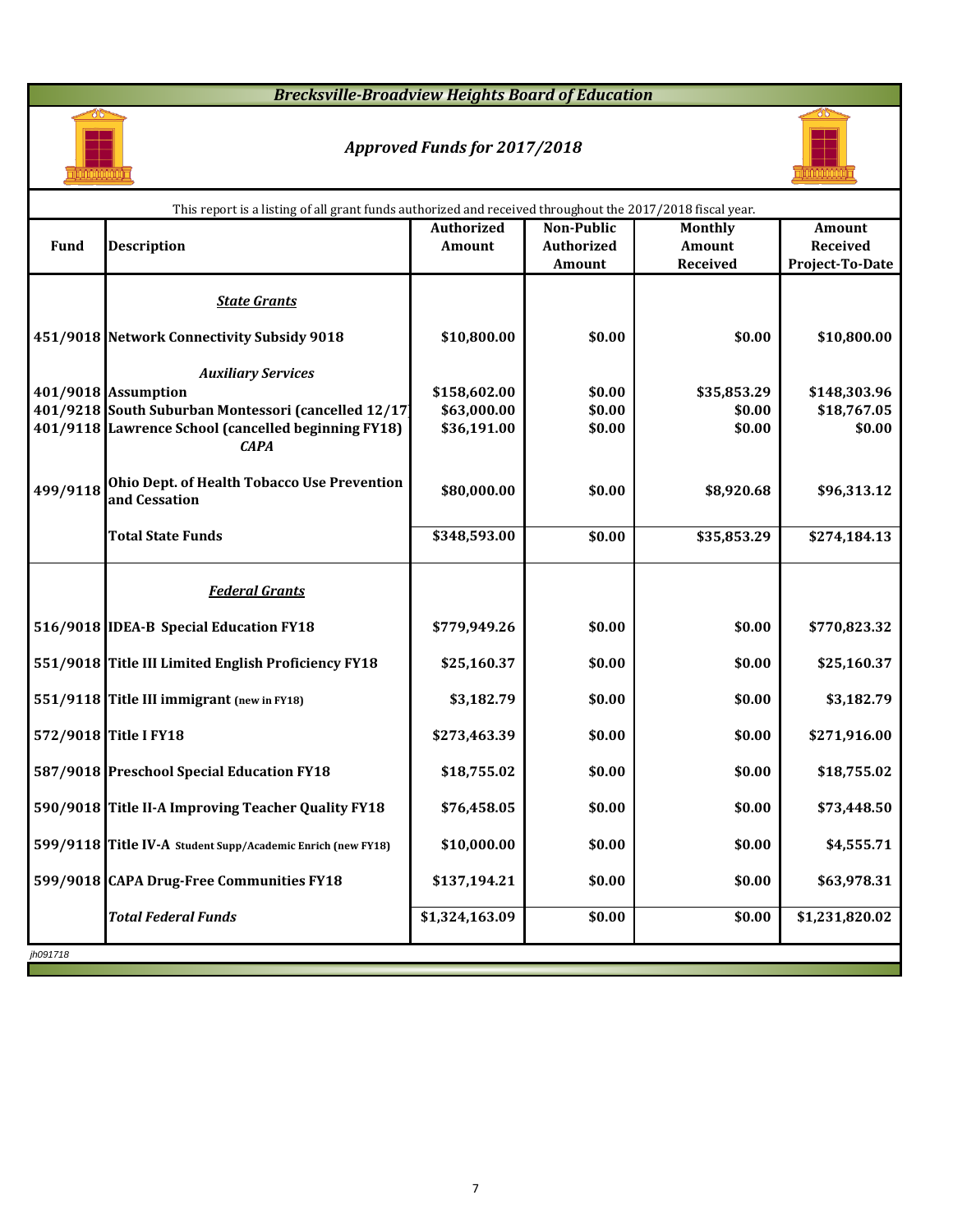| <b>Brecksville-Broadview Heights City School District</b>                                                                                                                                                           |                                                                                                  |                           |                      |                  |
|---------------------------------------------------------------------------------------------------------------------------------------------------------------------------------------------------------------------|--------------------------------------------------------------------------------------------------|---------------------------|----------------------|------------------|
|                                                                                                                                                                                                                     | <b>Cash Reconciliation</b>                                                                       |                           |                      |                  |
|                                                                                                                                                                                                                     | <b>August 31, 2018</b>                                                                           |                           |                      |                  |
| <b>FINSUM Balance</b>                                                                                                                                                                                               |                                                                                                  |                           |                      | \$ 34,793,975.27 |
| <b>Bank Balance:</b><br>Citizens Bank - General                                                                                                                                                                     |                                                                                                  | $\boldsymbol{\mathsf{S}}$ | 8,273,692.19         |                  |
| <b>Investments:</b><br><b>Citizens Bank - Interest Checking</b><br><b>STAR Ohio</b><br>Meeder Investment Management<br><b>First Federal</b>                                                                         | 9,569,199.07<br>2,033,538.86<br>11,302,623.26<br>4,043,308.92                                    | $\boldsymbol{\mathsf{S}}$ | 26,948,670.11        |                  |
| <b>Petty Cash:</b><br>Chippewa<br><b>Highland Drive</b><br>Hilton<br><b>Central School</b><br>Middle School<br><b>Student Activity</b><br><b>High School</b><br>Transportation<br><b>Board Office</b><br>Beekeepers | 100.00<br>100.00<br>100.00<br>100.00<br>150.00<br>300.00<br>150.00<br>150.00<br>150.00<br>150.00 |                           |                      |                  |
| <b>Change Fund:</b><br>Middle School Athletics<br><b>Middle School Concessions</b><br><b>High School Athletics</b><br><b>Food Services</b>                                                                          | 250.00<br>4,500.00<br>227.00                                                                     | \$<br>\$                  | 1,450.00<br>4,977.00 |                  |
| Less: Outstanding Checks-Citizens Bank (General Fund)                                                                                                                                                               |                                                                                                  |                           | (434, 614.03)        |                  |
| <b>Outstanding NSF Checks</b>                                                                                                                                                                                       |                                                                                                  |                           | (200.00)             |                  |
| <b>Bank Balance</b>                                                                                                                                                                                                 |                                                                                                  |                           |                      | \$ 34,793,975.27 |

jh091618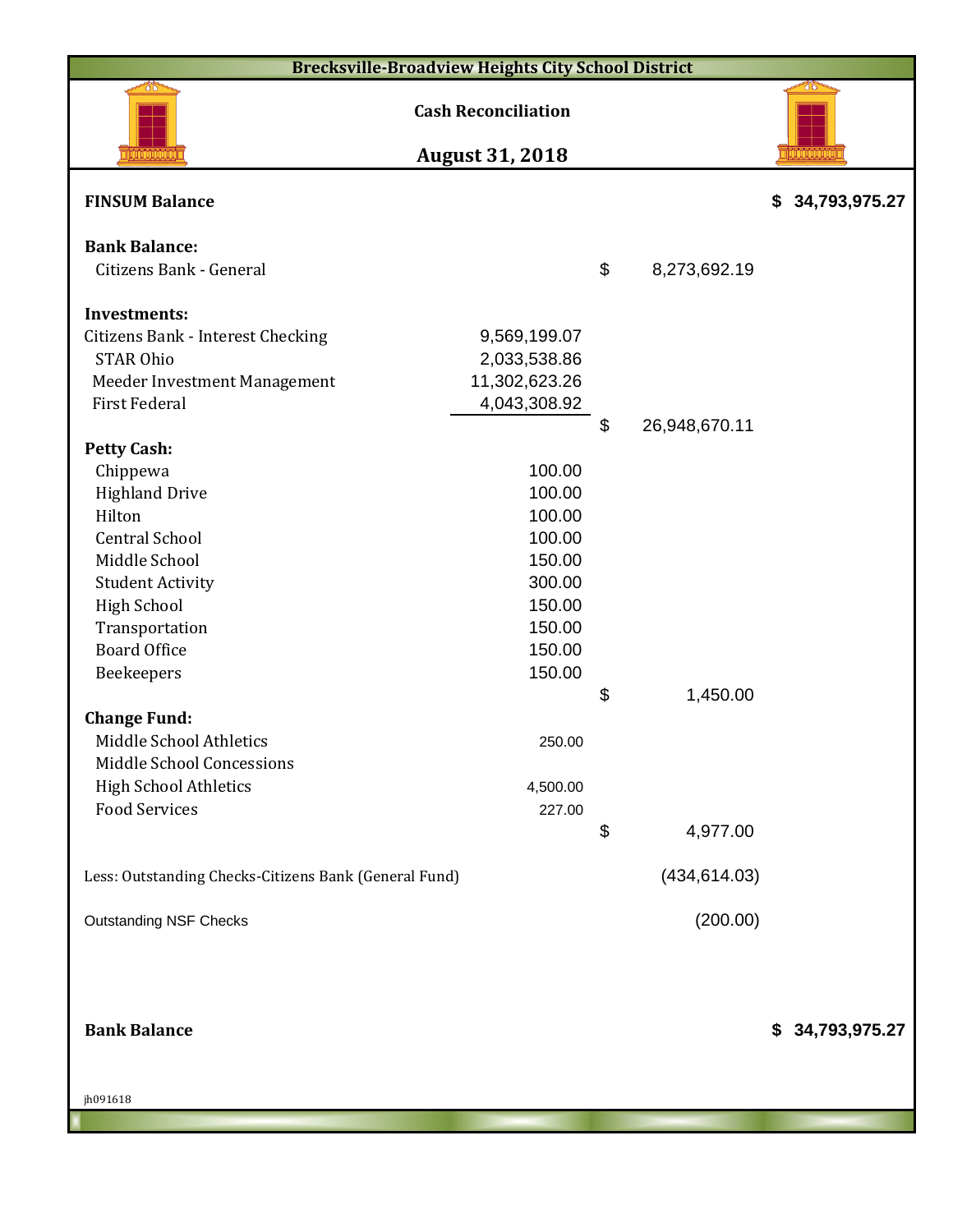|                                      | <b>Brecksville-Broadview Heights City School District</b> |                 |                                         |                              |                               |                                      |                                       |                             |                    |  |  |
|--------------------------------------|-----------------------------------------------------------|-----------------|-----------------------------------------|------------------------------|-------------------------------|--------------------------------------|---------------------------------------|-----------------------------|--------------------|--|--|
|                                      |                                                           |                 |                                         |                              |                               |                                      |                                       |                             |                    |  |  |
|                                      | 31-Aug-18                                                 |                 |                                         | <b>Appropriation Summary</b> |                               |                                      |                                       |                             |                    |  |  |
|                                      |                                                           |                 |                                         |                              |                               |                                      |                                       | jh091718                    |                    |  |  |
| "where fine education is a heritage" |                                                           |                 |                                         |                              |                               |                                      |                                       |                             |                    |  |  |
|                                      |                                                           | <b>FYTD</b>     | <b>Prior FY</b>                         | <b>FYTD</b>                  | <b>FYTD</b>                   | <b>MTD</b>                           |                                       | <b>FYTD</b><br>Unencumbered | <b>FYTD</b>        |  |  |
| <b>Fund</b>                          |                                                           | Appropriated    | <b>Carryover</b><br><b>Encumbrances</b> | <b>Expendable</b>            | Actual<br><b>Expenditures</b> | <b>Actual</b><br><b>Expenditures</b> | <b>Current</b><br><b>Encumbrances</b> | <b>Balance</b>              | Percent<br>Exp/Enc |  |  |
| 001                                  | General Fund                                              | \$47,690,613.39 | \$419,486.87                            | \$48,110,100.26              | \$8,214,870.64                | \$4,733,851.92                       | \$3,751,353.42                        | 36,143,876.20               | 24.87%             |  |  |
| 002                                  | <b>Bond Retirement</b>                                    | \$2,492,839.00  | \$0.00                                  | 2,492,839.00                 | \$0.00                        | \$0.00                               | \$0.00                                | 2,492,839.00                | 0.00%              |  |  |
| 003                                  | Permanent Improvement                                     | \$1,500,000.00  | \$540,845.56                            | 2,040,845.56                 | \$765,621.56                  | \$352,464.88                         | \$560,640.46                          | 714,583.54                  | 64.99%             |  |  |
| 004                                  | <b>Building Fund</b>                                      | \$0.00          | \$0.00                                  | 0.00                         | \$0.00                        | \$0.00                               | \$0.00                                | 0.00                        | 0.00%              |  |  |
| 006                                  | <b>Food Service</b>                                       | \$1,322,162.00  | \$30,370.00                             | 1,352,532.00                 | \$121,053.58                  | \$79,750.33                          | \$478,100.53                          | 753,377.89                  | 44.30%             |  |  |
| 007                                  | Special Trust                                             | \$74,998.00     | \$0.00                                  | 74,998.00                    | \$61,906.61                   | \$131.61                             | \$2,628.39                            | 10,463.00                   | 86.05%             |  |  |
| 009                                  | <b>Uniform Supplies</b>                                   | \$236,174.00    | \$350.00                                | 236,524.00                   | \$69,699.59                   | \$67,273.22                          | \$67,855.25                           | 98,969.16                   | 58.16%             |  |  |
| 014                                  | Rotary - Internal Services                                | \$388,713.00    | \$3,533.87                              | 392,246.87                   | \$18,124.96                   | \$15,040.59                          | \$41,943.42                           | 332,178.49                  | 15.31%             |  |  |
| 018                                  | Public School Support                                     | \$80,079.00     | \$229.00                                | 80,308.00                    | \$5,103.51                    | \$4,606.41                           | \$33,896.94                           | 41,307.55                   | 48.56%             |  |  |
| 019                                  | Other Grants                                              | \$84,561.00     | \$62.58                                 | 84,623.58                    | \$14,028.87                   | \$9,878.72                           | \$9,128.09                            | 61,466.62                   | 27.36%             |  |  |
| 020                                  | Child Care - Beekeepers Fund                              | \$400,842.00    | \$3,697.69                              | 404,539.69                   | \$98,792.39                   | \$64,666.21                          | \$9,888.69                            | 295,858.61                  | 26.87%             |  |  |
| 022                                  | <b>Unclaimed Funds</b>                                    | \$0.00          | \$0.00                                  | 0.00                         | \$0.00                        | \$0.00                               | \$0.00                                | 0.00                        | 0.00%              |  |  |
| 200                                  | <b>Student Managed Funds</b>                              | \$260,974.00    | \$3,705.50                              | 264,679.50                   | \$16,950.32                   | \$10,673.37                          | \$62,389.39                           | 185,339.79                  | 29.98%             |  |  |
| 300                                  | District Managed Funds                                    | \$493,698.00    | \$10,136.25                             | 503,834.25                   | \$50,974.75                   | \$28,342.33                          | \$130,107.62                          | 322,751.88                  | 35.94%             |  |  |
| 401                                  | <b>Auxiliary Services</b>                                 | \$46,690.58     | \$89.10                                 | 46,779.68                    | \$497.16                      | \$208.33                             | \$3,370.32                            | 42,912.20                   | 8.27%              |  |  |
| 451                                  | OneNet (Data Communication)                               | \$0.00          | \$0.00                                  | 0.00                         | \$0.00                        | \$0.00                               | \$0.00                                | 0.00                        | 0.00%              |  |  |
|                                      | 499 Miscellaneous State Grants                            | \$50,000.00     | \$6,247.50                              | 56,247.50                    | \$13,582.84                   | \$6,566.48                           | \$4,415.00                            | 38,249.66                   | 32.00%             |  |  |
|                                      | 516 IDEA-B                                                | \$720,663.00    | \$95,189.23                             | 815,852.23                   | \$63,215.24                   | \$18,367.00                          | \$538,867.14                          | 213,769.85                  | 73.80%             |  |  |
| 551                                  | Title III - Limited English Proficiency                   | \$17,940.62     | \$0.00                                  | 17,940.62                    | \$0.00                        | \$0.00                               | \$0.00                                | 17,940.62                   | 0.00%              |  |  |
| 572                                  | Title I - Disadvantaged Children                          | \$283,780.44    | \$0.00                                  | 283,780.44                   | \$319.34                      | \$319.34                             | \$5,024.77                            | 278,436.33                  | 1.88%              |  |  |
| 587                                  | Preschool                                                 | \$20,379.56     | \$0.00                                  | 20,379.56                    | \$0.00                        | \$0.00                               | \$0.00                                | 20,379.56                   | 0.00%              |  |  |
| 590                                  | Title II-A - Improving Teacher Quality                    | \$80,313.66     | \$0.00                                  | 80,313.66                    | \$0.00                        | \$0.00                               | \$600.00                              | 79,713.66                   | 0.75%              |  |  |
| 599                                  | Miscellaneous Federal Grants                              | \$152,977.31    | \$14,920.79                             | 167,898.10                   | \$23,128.57                   | \$16,233.66                          | \$11,098.79                           | 133,670.74                  | 20.39%             |  |  |
| <b>Totals</b>                        |                                                           | \$56,398,398.56 | \$1,128,863.94                          | \$57,527,262.50              | \$9,537,869.93                | \$5,408,374.40                       | \$5,711,308.22                        | \$42,278,084.35             | 26.51%             |  |  |
|                                      |                                                           |                 |                                         |                              |                               |                                      |                                       |                             |                    |  |  |